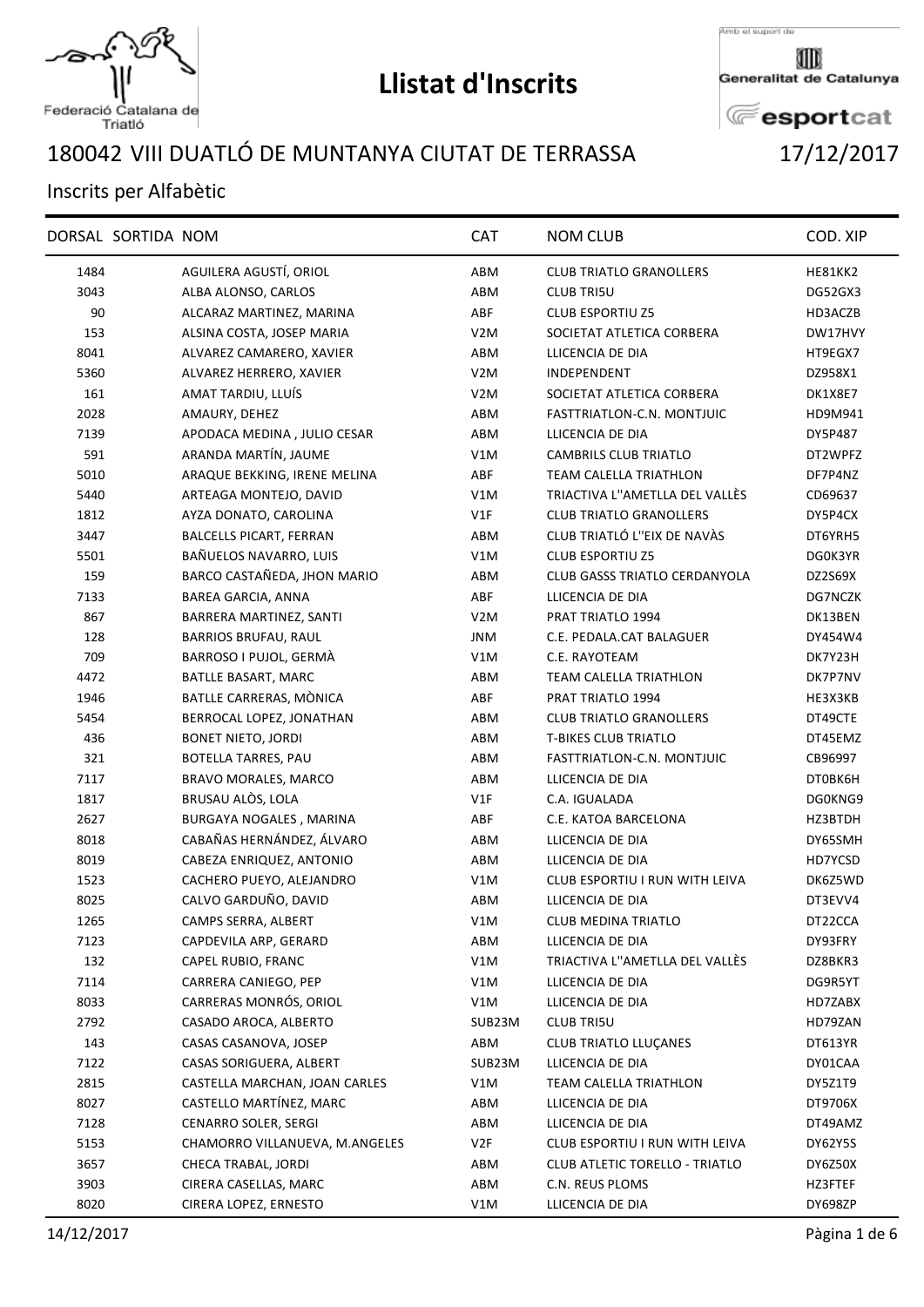|      | DORSAL SORTIDA NOM |                                   | <b>CAT</b>       | <b>NOM CLUB</b>                   | COD. XIP       |
|------|--------------------|-----------------------------------|------------------|-----------------------------------|----------------|
| 1304 |                    | CIURANS I MALLORQUIN, JOFRE       | ABM              | <b>T-BIKES CLUB TRIATLO</b>       | DG4DK1E        |
| 8035 |                    | <b>CLAPÉS TORRENS, RAMON</b>      | V1M              | LLICENCIA DE DIA                  | DG1XSHH        |
| 6191 |                    | COMINO CASADO, MERCHE             | V1F              | <b>CERDANYOLA CH</b>              | DK9ZYG6        |
| 2095 |                    | COMPTA TARAFA, ELOI               | JNM              | <b>CLUB NATACIO BANYOLES</b>      | HD9ZVHX        |
| 4984 |                    | COSTA PUIGPELAT, RICARD           | ABM              | CLUB TRIATLÓ L''EIX DE NAVÀS      | DW379ZA        |
| 233  |                    | CRESPO, JUAN ANTONIO              | V1M              | <b>CLUB ESPORTIU Z5</b>           | DT2MM44        |
| 4    |                    | CRUZ GALLARDO, JOANA              | V1F              | <b>CLUB ESPORTIU Z5</b>           | DT3DKK6        |
| 8039 |                    | CUADRADO RIVERA, MIGUEL           | V <sub>2</sub> M | LLICENCIA DE DIA                  | DA4YG0K        |
| 4668 |                    | DE LA IGLESIA AVILA, GUILLERMO    | V1M              | INDEPENDENT                       | HT1WAP3        |
| 7104 |                    | DE LA TORRE BASTIDA, FERMIN       | V1M              | LLICENCIA DE DIA                  | DY65SAE        |
| 7132 |                    | DEL VAL MARTI, TONO               | V1M              | LLICENCIA DE DIA                  | DG7N60S        |
| 8013 |                    | DELGADO JIMENEZ, FRANCISCO JAVIER | V1M              | LLICENCIA DE DIA                  | DY87WF2        |
| 3195 |                    | DELLUNDE MARTINEZ, DAVID          | V1M              | <b>CLUB TRIATLO MALGRAT</b>       | DT2M38K        |
| 8021 |                    | DÍAZ ARNAU, TONI                  | V1M              | <b>FEEC</b>                       | DY1XNKV        |
| 7137 |                    | DÍAZ TEJADA, HÉCTOR               | SUB23M           | LLICENCIA DE DIA                  | DT49MRT        |
| 2946 |                    | DOMINGO MAS, NARCÍS               | V1M              | <b>CAMBRILS CLUB TRIATLO</b>      | DT6DGDB        |
| 7111 |                    | DOMINGO VIEYTES, IGNACIO          | V <sub>2</sub> M | LLICENCIA DE DIA                  | DY7ETVA        |
| 3196 |                    | DOMÍNGUEZ SÁNCHEZ, JOSE           | V1M              | <b>CLUB TRIATLO MALGRAT</b>       | DG3XNT9        |
|      |                    | EDO FARRE, TEO                    | ABM              | LLICENCIA DE DIA                  |                |
| 8017 |                    | <b>EGEA CORTES, RAQUEL</b>        |                  | C.A. IGUALADA                     | HD2P1G1        |
| 2582 |                    |                                   | ABF              |                                   | DY9H80G        |
| 7118 |                    | EJARQUE GUILLAMAT, PERE           | V1M              | LLICENCIA DE DIA                  | DT41MAH        |
| 3919 |                    | <b>ESCRIU MATEU, SERGI</b>        | V1M              | <b>CLUB TRIATLO SABADELL</b>      | CG88744        |
| 5262 |                    | ESPINOSA VALERO, AITOR            | ABM              | <b>CLUB NATACIO BANYOLES</b>      | DK6Z1D9        |
| 5858 |                    | ESPINOSA VALERO, POL              | SUB23M           | <b>CLUB NATACIO BANYOLES</b>      | DY50M7G        |
| 6129 |                    | ESTEBAN PATO, LORENA              | ABF              | FASTTRIATLON-C.N. MONTJUIC        | HD7GVRD        |
| 5420 |                    | <b>ESTEBANELL PICH, SANTI</b>     | V <sub>2</sub> M | C.N. REUS PLOMS                   | DK2H7PF        |
| 8023 |                    | FABREGAT HERNANDO, PAU            | ABM              | LLICENCIA DE DIA                  | CD16297        |
| 2513 |                    | FARRÉ CANALETA, MARC              | ABM              | <b>CLUB MEDINA TRIATLO</b>        | DZ5R94X        |
| 8005 |                    | FERNÁNDEZ TORRAS, SEBASTIÀ        | V1M              | LLICENCIA DE DIA                  | DY62K8C        |
| 898  |                    | FERRERAS JEREZ, JORDI             | ABM              | CLUB ESPORTIU I RUN WITH LEIVA    | HD72D1D        |
| 1647 |                    | FIDALGO LOPEZ, ANIBAL             | V1M              | <b>CLUB MEDINA TRIATLO</b>        | DY614PC        |
| 3614 |                    | FIDALGO LOPEZ, ROBERTO            | ABM              | <b>CLUB MEDINA TRIATLO</b>        | HE8AGR4        |
| 2447 |                    | FIERENS, GREGORY                  | V1M              | CERDANYOLA CH                     | DG9RB6D        |
| 3896 |                    | FONT CORRIUS, JORDI               | ABM              | <b>CLUB TRIATLO LLUÇANES</b>      | DF533SE        |
| 2902 |                    | FORN FRIAS, DAVID                 | V1M              | C.E. RAYOTEAM                     | DT9MKZA        |
| 2131 |                    | FORNS NADAL, ORIOL                | ABM              | <b>CLUB TRIATLO GRANOLLERS</b>    | DK5MD3P        |
| 204  |                    | FORTUNY I CENDRA, LLIBERT         | V1M              | FERRER HOTELS - M3T               | DT2MWS5        |
| 1224 |                    | FREIXER ALSINA, FRANCESC          | V1M              | <b>GRUP ESPORTIU ESTEVE</b>       | DW4VHNN        |
| 5062 |                    | FUENTES GONZÀLEZ, ANA             | ABF              | TEAM CALELLA TRIATHLON            | DT2WMDD        |
| 8004 |                    | G. DIGÓN, ALBERT                  | V1M              | LLICENCIA DE DIA                  | DG0KN9G        |
| 1992 |                    | <b>GALBANY FUSTE, MONTSE</b>      | V1F              | FASTTRIATLON-C.N. MONTJUIC        | DK16ZRM        |
| 119  |                    | GALLARDO GONZALEZ, JUANJO         | V <sub>2</sub> M | <b>GAVA TRIATLO</b>               | DY1C2XV        |
| 5492 |                    | GALLARDO LOMBARTE, MARC           | ABM              | C.E. KATOA BARCELONA              | DK4SG87        |
| 5956 |                    | GÀLVEZ I VALDERRAMA, MARIÀ        | V1M              | <b>CLUB TRIATLO SABADELL</b>      | HE3R3Y6        |
| 7107 |                    | GARCIA ANTUNEZ, JOSE VICENTE      | V1M              | LLICENCIA DE DIA                  | DG7NMCX        |
| 3336 |                    | GARCIA BERMÚDEZ, JORDI            | SUB23M           | <b>GAVA TRIATLO</b>               | DG43YDC        |
| 8026 |                    | <b>GARCIA CASTRO, MARCOS</b>      | V1M              | LLICENCIA DE DIA                  | HD9ZW83        |
| 3699 |                    | GARCIA ESCRIBANO, JUAN LUIS       | ABM              | <b>CLUB TRIATLO SABADELL</b>      | CB12527        |
| 1415 |                    | GARCIA JAMIN, KILIAN              | ABM              | <b>CLUB TRIATLO SABADELL</b>      | <b>DY5RFTS</b> |
| 4061 |                    | GARCIA PÀRRAGA, NÚRIA             | V1F              | <b>CLUB TRIATLO BAIX MONTSENY</b> | DT540ES        |
| 2634 |                    | <b>GARRIDO LUQUE, OLIVER</b>      | V1M              | CLUB ESPORTIU I RUN WITH LEIVA    | DM8CBM9        |
| 1709 |                    | <b>GENOLLA SUBIRATS, MIQUEL</b>   | V <sub>2</sub> M | INDEPENDENT                       | DK8VP5M        |
| 1274 |                    | <b>GISPERT PORCAR, XAVIER</b>     | V1M              | TRIACTIVA L"AMETLLA DEL VALLÉS    | DT0K7HR        |
| 7129 |                    | GOMEZ CAPARROS, FRANCISCO         | V1M              | LLICENCIA DE DIA                  | HT4XZ1B        |
| 4192 |                    | GOMEZ GARCIA, JUAN JAVIER         | ABM              | CERDANYOLA CH                     | DY93BTA        |
| 7136 |                    | GOMEZ MARTINEZ, CARLOS            | V1M              | LLICENCIA DE DIA                  | DY7EWBD        |
| 2016 |                    | GÓMEZ MOTA, ALBERTO               | V1M              | CLUB GASSS TRIATLO CERDANYOLA     | <b>HD790ZG</b> |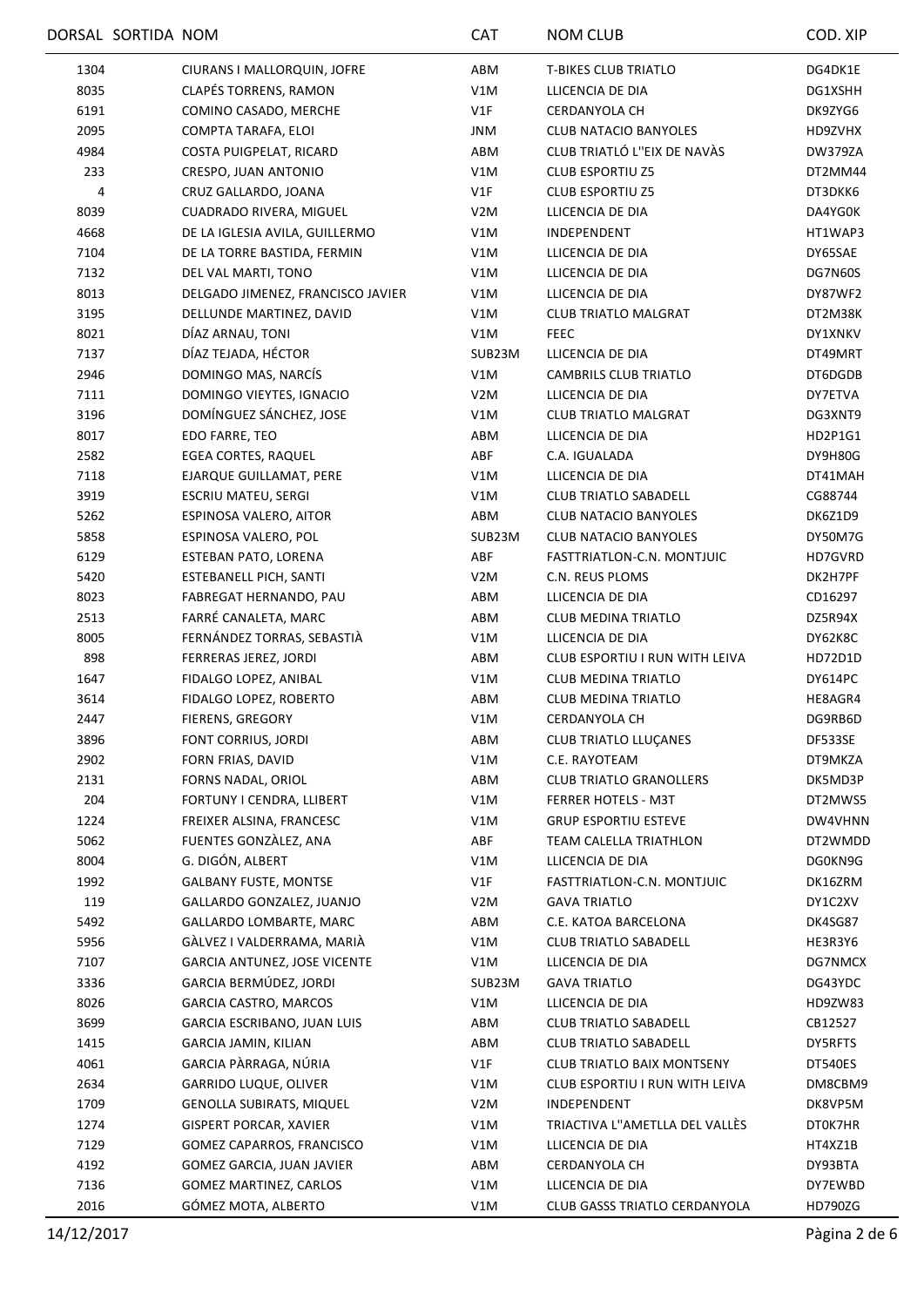|      | DORSAL SORTIDA NOM |                                | <b>CAT</b>       | <b>NOM CLUB</b>                | COD. XIP       |
|------|--------------------|--------------------------------|------------------|--------------------------------|----------------|
| 2588 |                    | GÓMEZ MUÑOZ, ANA               | ABF              | <b>TEAM CALELLA TRIATHLON</b>  | DK6YA0C        |
| 30   |                    | GOMEZ RAMON, LAURA             | ABF              | FERRER HOTELS - M3T            | HD30FTK        |
| 8029 |                    | GONZÁLEZ CORTEZ, CHARI         | V2F              | LLICENCIA DE DIA               | DT3X0YC        |
| 853  |                    | GONZALEZ CUEVAS, MANOLO        | V2M              | <b>OPTIMS CLUB TRIATLO</b>     | DG23NRF        |
| 5475 |                    | <b>GONZALEZ MARTINEZ, JOAN</b> | ABM              | <b>CLUB TRIBANDA TRIATLO</b>   | HD0XPGT        |
| 3752 |                    | GONZÁLEZ SOTOS, JAVIER         | ABM              | <b>CLUB TRIATLO GRANOLLERS</b> | DT6HC9R        |
| 2119 |                    | <b>GONZALEZ TOR, PAU</b>       | ABM              | C.N. VIC-ETB                   | DG92N8W        |
| 7119 |                    | GORINA CASAMAYOR, JORDI        | ABM              | LLICENCIA DE DIA               | DY7P3CS        |
| 60   |                    | <b>GRACIA GARASA, ANABEL</b>   | V1F              | FASTTRIATLON-C.N. MONTJUIC     | DG40VMR        |
| 5896 |                    | <b>GRAN ESTEVE, SALVADOR</b>   | ABM              | <b>CAMBRILS CLUB TRIATLO</b>   | DN8ZPPW        |
| 8012 |                    | GRANADO CORZO, RAUL            | V1M              | LLICENCIA DE DIA               | DY8MWN1        |
| 5366 |                    | <b>GUERRERO, ALBERT</b>        | ABM              | C.N. VIC-ETB                   | DY3RXFE        |
| 5984 |                    | <b>GUIRAO FELIU, JAVIER</b>    | V <sub>2</sub> M | CLUB ESPORTIU I RUN WITH LEIVA | DW35KF9        |
| 4000 |                    | GUTIERREZ FERNANDEZ, ERIK      | ABM              | TRIACTIVA L"AMETLLA DEL VALLÈS | <b>HE36P5A</b> |
| 5413 |                    | GUTIÉRREZ GARCÍA, KILIAN       | ABM              | TRIACTIVA L"AMETLLA DEL VALLÈS | DF3CYMA        |
| 2850 |                    | GUTIERREZ MUÑOZ, GABRIEL       | V1M              | TEAM CALELLA TRIATHLON         | DY69GRP        |
|      |                    |                                |                  |                                |                |
| 7103 |                    | HERNANDEZ NADAL, EDUARD        | ABM              | LLICENCIA DE DIA               | DY6G3V1        |
| 8037 |                    | HERRERA SALMERON, JESUS        | V1M              | LLICENCIA DE DIA               | DY1F0XE        |
| 1095 |                    | HERRUZO FERNANDEZ, IVAN        | ABM              | C.E. RAYOTEAM                  | DY1T24C        |
| 2911 |                    | HIDALGO AGUILAR, ADAN          | ABM              | FLOR DE TRIATLÓ                | DK1AD5N        |
| 1351 |                    | HITOS CARMONA, JACINT          | ABM              | <b>CLUB TRIBANDA TRIATLO</b>   | HD7T351        |
| 6156 |                    | HOM DIAZ, ANDREA               | ABF              | CLUB NATACIO VALLDOREIX        | HZ3B1M7        |
| 2644 |                    | IZQUIERDO DELGADO, MIQUEL      | ABM              | C.E. RAYOTEAM                  | DY3R95N        |
| 7120 |                    | JAIMEZ, CARLOS                 | ABM              | LLICENCIA DE DIA               | DT4ZRFS        |
| 1258 |                    | JIMENEZ ESTRADA, ALBERT        | V1M              | SOCIETAT ATLETICA CORBERA      | DG5P9GF        |
| 261  |                    | JIMENEZ HERNANDEZ, ALBERTO     | V1M              | <b>CLUB MEDINA TRIATLO</b>     | DY19RKT        |
| 1707 |                    | JIMENEZ PICAZO, RUBEN          | SUB23M           | C.N. TERRASSA-CICLES MORENITO  | CE37989        |
| 6145 |                    | JONES RODRÍGUEZ, SANDRA DENISE | V1F              | TRIACTIVA L"AMETLLA DEL VALLÈS | DF0V7RX        |
| 5235 |                    | JORDÀ AMOR, RICARD             | ABM              | <b>T-BIKES CLUB TRIATLO</b>    | DT2YVMM        |
| 2604 |                    | KVAM, PER                      | V <sub>2</sub> M | <b>CLUB TRIBANDA TRIATLO</b>   | DG3W9DR        |
| 36   |                    | LARIOS JIMÉNEZ, CARLOS         | ABM              | C.A. IGUALADA                  | <b>HE8301Y</b> |
| 8001 |                    | LIZ REY, DANI                  | V1M              | LLICENCIA DE DIA               | HD79CFM        |
| 720  |                    | LLANO TOURÍS, JOSEP            | V1M              | CLUB TRIBANDA TRIATLO          | DR16E0B        |
| 2632 |                    | LLAVERIA JIMÉNEZ, ALEJANDRO    | ABM              | FLOR DE TRIATLÓ                | HD306ED        |
| 5899 |                    | LLEONART SUBIRANA, JOSEP       | V1M              | PRAT TRIATLO 1994              | DW37CSV        |
| 192  |                    | LOPEZ JUAREZ, JORGE            | ABM              | <b>CERRR IGUALADA</b>          | HD7R35Y        |
| 5898 |                    | LOPEZ MARISCAL, FRANCESC       | ABM              | <b>CLUB MEDINA TRIATLO</b>     | HD94FDW        |
| 8015 |                    | LOPEZ MARTINEZ, JAVIER         | ABM              | LLICENCIA DE DIA               | DK5WDWR        |
| 3410 |                    | LÓPEZ POMA, DAVID              | ABM              | <b>T-BIKES CLUB TRIATLO</b>    | DA1AYFC        |
| 693  |                    | LOPEZ RUIZ, DAVID              | V1M              | <b>CLUB TRIATLO LLUÇANES</b>   | DY99B3H        |
| 1516 |                    | LOPEZ SANTOS, JESÚS            | V1M              | <b>CLUB NATACIO SITGES</b>     | CE17453        |
| 6049 |                    | LÓPEZ ULLOD, ADRIANA           | ABF              | <b>CLUB TRIATLO GRANOLLERS</b> | DG2WARW        |
| 8008 |                    | LUCIA OLIVERAS, JORDI          | V <sub>2</sub> M | LLICENCIA DE DIA               | DA4SW8V        |
| 2608 |                    | MADRID GIMENEZ, SAMUEL         | V1M              | <b>CLUB NATACIO RUBI</b>       | DG38W0Y        |
| 3895 |                    | MADRONA VILA, XAVIER           | ABM              | <b>CLUB TRIATLO LLUÇANES</b>   | DX5XMPM        |
| 3612 |                    | MALAGON LOPEZ, DAVID           | V1M              | <b>CLUB TRIATLO GRANOLLERS</b> | HM25BDA        |
| 2199 |                    | MALDONADO PINTO, MONTSERRAT    | V1F              | <b>CLUB TRIATLO MALGRAT</b>    | HD3V58K        |
| 8030 |                    | MARÍN GOMEZ, SERGIO            | ABM              | LLICENCIA DE DIA               | DT9Y039        |
| 8011 |                    | MARIN MONTAÑEZ, JESÚS          | V1M              | LLICENCIA DE DIA               | DT9C4GC        |
| 7105 |                    | MARTÍ MALGOSA, SERGI           | ABM              | LLICENCIA DE DIA               | DZ6NK4Y        |
| 2626 |                    | MARTÍN BARRERO, DAVID          | ABM              | C.E.E. SANT GERVASI            | DK2H7HP        |
| 7115 |                    | MARTÍN MEJÍAS, JOSUÉ           | ABM              | LLICENCIA DE DIA               | DG704N4        |
| 7131 |                    | MARTIN PUERTAS, PEDRO PABLO    | V <sub>2</sub> M | <b>FEEC</b>                    | VX5985N        |
| 1159 |                    | MARTINEZ ALFONSO, MIGUEL ANGEL | V3M              | PRAT TRIATLO 1994              | DY5PZWR        |
| 8038 |                    | MARTINEZ ALONSO, TONI          | V1M              | LLICENCIA DE DIA               | DG7R3HC        |
| 3016 |                    | MARTINEZ BAQUERO, ORIOL        | ABM              | CERDANYOLA CH                  | DY374S7        |
| 924  |                    | MARTÍNEZ MACIÀ, ORIOL          | <b>JNM</b>       | PRAT TRIATLO 1994              | DX5DBW8        |
|      |                    |                                |                  |                                |                |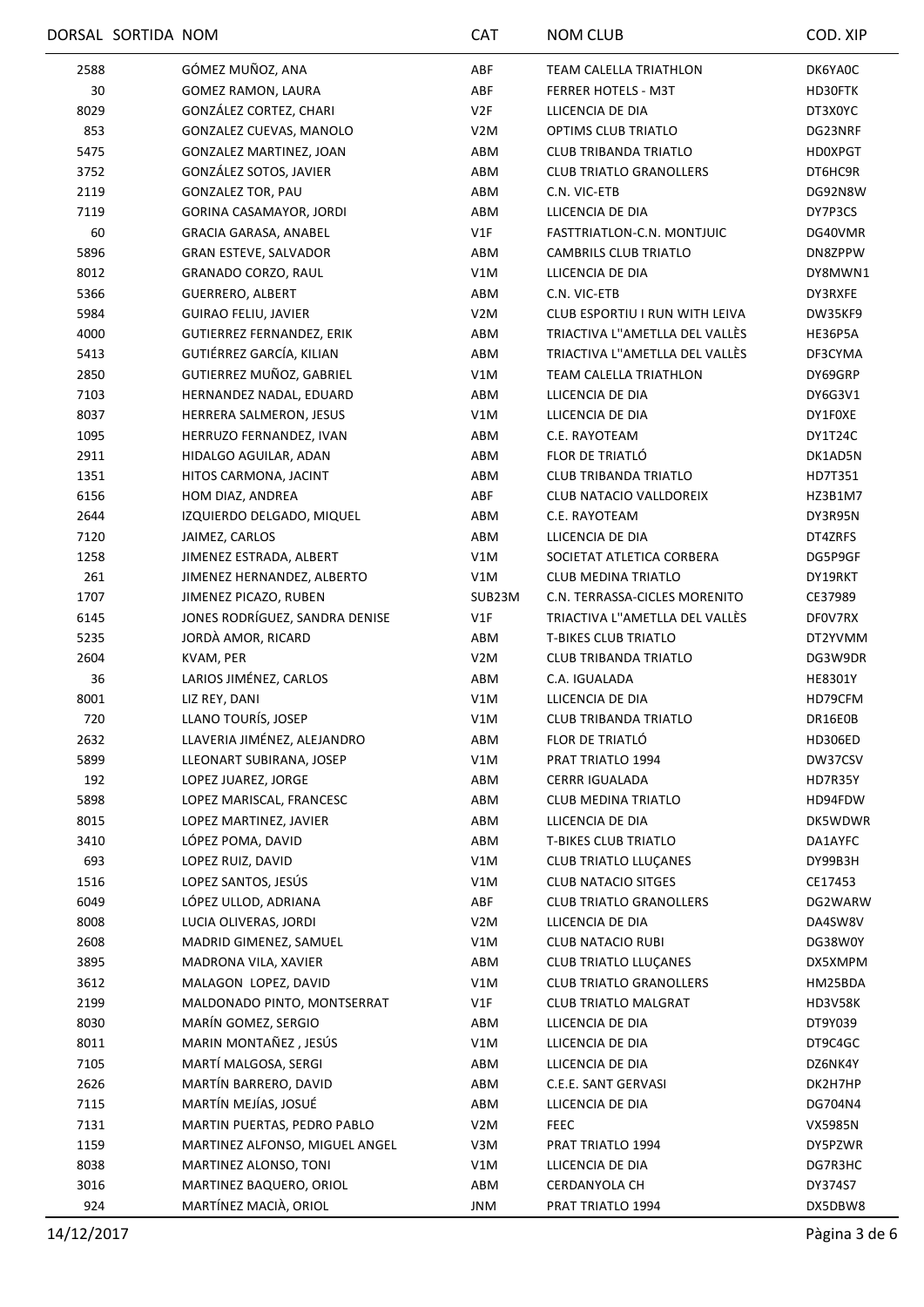|              | DORSAL SORTIDA NOM |                               | <b>CAT</b>       | <b>NOM CLUB</b>                                | COD. XIP       |
|--------------|--------------------|-------------------------------|------------------|------------------------------------------------|----------------|
| 8003         |                    | MARTINEZ PICÓ, MANEL          | V1M              | LLICENCIA DE DIA                               | DF07ZZP        |
| 8007         |                    | MARTÍNEZ PICÓ, ORIOL          | V1M              | LLICENCIA DE DIA                               | DX4XWRF        |
| 283          |                    | MARTÍNEZ RAMOS, TONI          | ABM              | <b>CLUB ESPORTIU Z5</b>                        | DX7V5K2        |
| 6115         |                    | MARTÍNEZ RASCÓN, MARINA       | ABF              | <b>CERDANYOLA CH</b>                           | DY57P84        |
| 5312         |                    | MARTÍNEZ RODRÍGUEZ, FEDE      | V1M              | <b>CLUB GASSS TRIATLO CERDANYOLA</b>           | <b>HD0GDND</b> |
| 8014         |                    | MARTINEZ SANCHEZ, SANTI       | ABM              | LLICENCIA DE DIA                               | DT9M0HB        |
| 2136         |                    | MARTORELL CARBONELL, KIRIAN   | ABM              | <b>CLUB TRIATLO GRANOLLERS</b>                 | DG43EBB        |
| 2536         |                    | <b>MARTOS GALLIFA, TONI</b>   | ABM              | <b>T-BIKES CLUB TRIATLO</b>                    | DX7DSYA        |
| 2687         |                    | MAS RABIONET, MARC            | ABM              | INDEPENDENT                                    | HE89XM1        |
| 3191         |                    | MASSO GRABULOSA, EDU          | ABM              | C.E. KATOA BARCELONA                           | DN4W8C4        |
| 5166         |                    | MEJIAS REBERT, ARANTXA        | V1F              | <b>CERRR IGUALADA</b>                          | CE95160        |
| 130          |                    | MENCHÓN VELASCO, IVAN         | ABM              | C.E. PEDALA.CAT BALAGUER                       | VX8GA51        |
| 435          |                    | MENDEZ VILLALVILLA, CARLOS    | V1M              | SOCIETAT ATLETICA CORBERA                      | <b>HM252EN</b> |
| 5030         |                    | MENDOZA MORALES, SUSANA       | SUB23F           | PRAT TRIATLO 1994                              | DA0WHP5        |
| 8031         |                    | MIQUEL ROCA, ADRIÀ            | <b>JNM</b>       | LLICENCIA DE DIA                               | DT388NF        |
| 7130         |                    | MIRANDA LOPEZ, DANIEL         | ABM              | LLICENCIA DE DIA                               | HE84FSR        |
| 7108         |                    | MOLERA VILA, ALBERT           | ABM              | LLICENCIA DE DIA                               | DY67RNG        |
| 2315         |                    | MOLINA GIMENEZ, HECTOR        | V1M              | W3TRIBCN                                       | DT94S8N        |
| 290          |                    | MONTANER SOLA, JOSEP RAMON    | ABM              | C.A. IGUALADA                                  | DM4FS2F        |
| 5903         |                    | MONTEFUSCO DEL PINO, BRUNO    | JNM              | <b>CLUB TRIATLO BAIX MONTSENY</b>              | CA66906        |
| 5904         |                    | MONTEFUSCO DEL PINO, ENZO     | JNM              | <b>CLUB TRIATLO BAIX MONTSENY</b>              | DM12492        |
| 5053         |                    | MORENO CASTAÑEDA, NOEMI       | V1F              | C.A. IGUALADA                                  | DG3G0W2        |
| 7101         |                    | MORENO GABRIEL, EDUARD        | ABM              | LLICENCIA DE DIA                               | HT98C0T        |
| 7121         |                    | MOYA RUGER, JAVIER            | ABM              | LLICENCIA DE DIA                               | DT41MRE        |
| 8006         |                    | MUÑOZ PINTADO, MANEL          | ABM              | LLICENCIA DE DIA                               | DY0N9XC        |
|              |                    |                               |                  |                                                |                |
| 5253<br>1589 |                    | NAVARRO MARCOS, CRISTIAN      | ABM<br>V1M       | <b>CLUB ESPORTIU Z5</b><br>OPTIMS CLUB TRIATLO | HT9SF2W        |
|              |                    | NAVARRO VALLES, ENOC          |                  |                                                | DZ8T524        |
| 7110         |                    | NICUESA CASTAÑO, TONI         | ABM              | LLICENCIA DE DIA                               | DT0V4XG        |
| 8042         |                    | NOGUERA SOLDEVILA, ADRIA      | ABM              | LLICENCIA DE DIA                               | DX2XM62        |
| 2808         |                    | OLIVEROS OLIVEROS, PEDRO J.   | V1M              | <b>CLUB TRIATLO GRANOLLERS</b>                 | DY9K1YD        |
| 2086         |                    | OT PADILLA, ISIDRO            | ABM              | CLUB TRIATLO CASTELLBISBAL                     | DG77Y32        |
| 2631         |                    | OVIEDO PRADA, EMILIO          | V <sub>2</sub> M | OPTIMS CLUB TRIATLO                            | DY19FP5        |
| 5608         |                    | PAGES LOPEZ, ARNAU            | SUB23M           | FLOR DE TRIATLÓ                                | <b>HE8162K</b> |
| 7102         |                    | PALACIOS MARTÍN, RAÚL         | V1M              | LLICENCIA DE DIA                               | DT4ZWSC        |
| 7125         |                    | PALOS TOMÁS, JUAN JOSÉ        | ABM              | LLICENCIA DE DIA                               | DT02YDN        |
| 2484         |                    | PARDO ESTADELLA, DAVID        | V <sub>2</sub> M | INDEPENDENT                                    | DT90YM8        |
| 7106         |                    | PERALTA HERRERA, MIGUEL ANGEL | ABM              | LLICENCIA DE DIA                               | DZ1ZA6W        |
| 1921         |                    | PEREZ AYALA, MONTSERRAT       | V2F              | CERDANYOLA CH                                  | DZ4FVY1        |
| 5215         |                    | PÉREZ LIMONCHI, RAÚL          | ABM              | INDEPENDENT                                    | HT9SY09        |
| 2175         |                    | PEREZ RODRIGUEZ, JORDI        | ABM              | CLUB ESPORTIU I RUN WITH LEIVA                 | HG8ABZ5        |
| 4088         |                    | PICAS ZORRILLA, AINA          | ABF              | C.N. REUS PLOMS                                | DT405N1        |
| 56           |                    | PLANAS GARCIA, ANNA           | ABF              | <b>CLUB TRIATLO GRANOLLERS</b>                 | DT6V584        |
| 3558         |                    | PONS MUNILL, TERESA           | V1F              | PRAT TRIATLO 1994                              | DG7W6DZ        |
| 1220         |                    | PORTILLA PARRILLA, CARLOS     | ABM              | C.N. REUS PLOMS                                | HM25YH5        |
| 2187         |                    | PRAT TERRADAS, JAUME          | V2M              | INDEPENDENT                                    | DA7HYCX        |
| 3395         |                    | PRIETO AJENJO, JOSÉ MARIA     | V1M              | <b>CERRR IGUALADA</b>                          | DW85NVC        |
| 4433         |                    | PUJABET SOLANICH, SERGI       | ABM              | C.A. IGUALADA                                  | DW8035B        |
| 135          |                    | PUJOL CASTELLÀ, MARTÍ         | JNM              | <b>CLUB TRIATLO LLUÇANES</b>                   | DT3CM8Z        |
| 800          |                    | PUYAL MASGORET, ALBERT        | V <sub>2</sub> M | CLUB MEDINA TRIATLO                            | CE28483        |
| 673          |                    | RAMIREZ ROLDAN, RAUL          | V1M              | CAMBRILS CLUB TRIATLO                          | DY35K6G        |
| 137          |                    | RAMIS PLA, JOAQUIM            | V <sub>2</sub> M | INDEPENDENT                                    | DX275FT        |
| 7109         |                    | RASET BAÑO, CHRISTIAN         | V1M              | LLICENCIA DE DIA                               | DT49N22        |
| 2101         |                    | RECASENS ESCRIBANO, FRANCESC  | V1M              | CAMBRILS CLUB TRIATLO                          | HD9PGBN        |
| 1210         |                    | RECHE QUINTANA, PERE          | SUB23M           | <b>CLUB ESPORTIU Z5</b>                        | CD51072        |
| 223          |                    | RELAÑO GUILLEN, MARC          | ABM              | <b>CERRR IGUALADA</b>                          | DK1HTN1        |
| 5249         |                    | RELATS MORENO, JORDI          | ABM              | FASTTRIATLON-C.N. MONTJUIC                     | CF74353        |
| 5590         |                    | RENÚ JORNET, ARTUR            | ABM              | <b>CLUB TRI5U</b>                              | <b>DG785YC</b> |
|              |                    |                               |                  |                                                |                |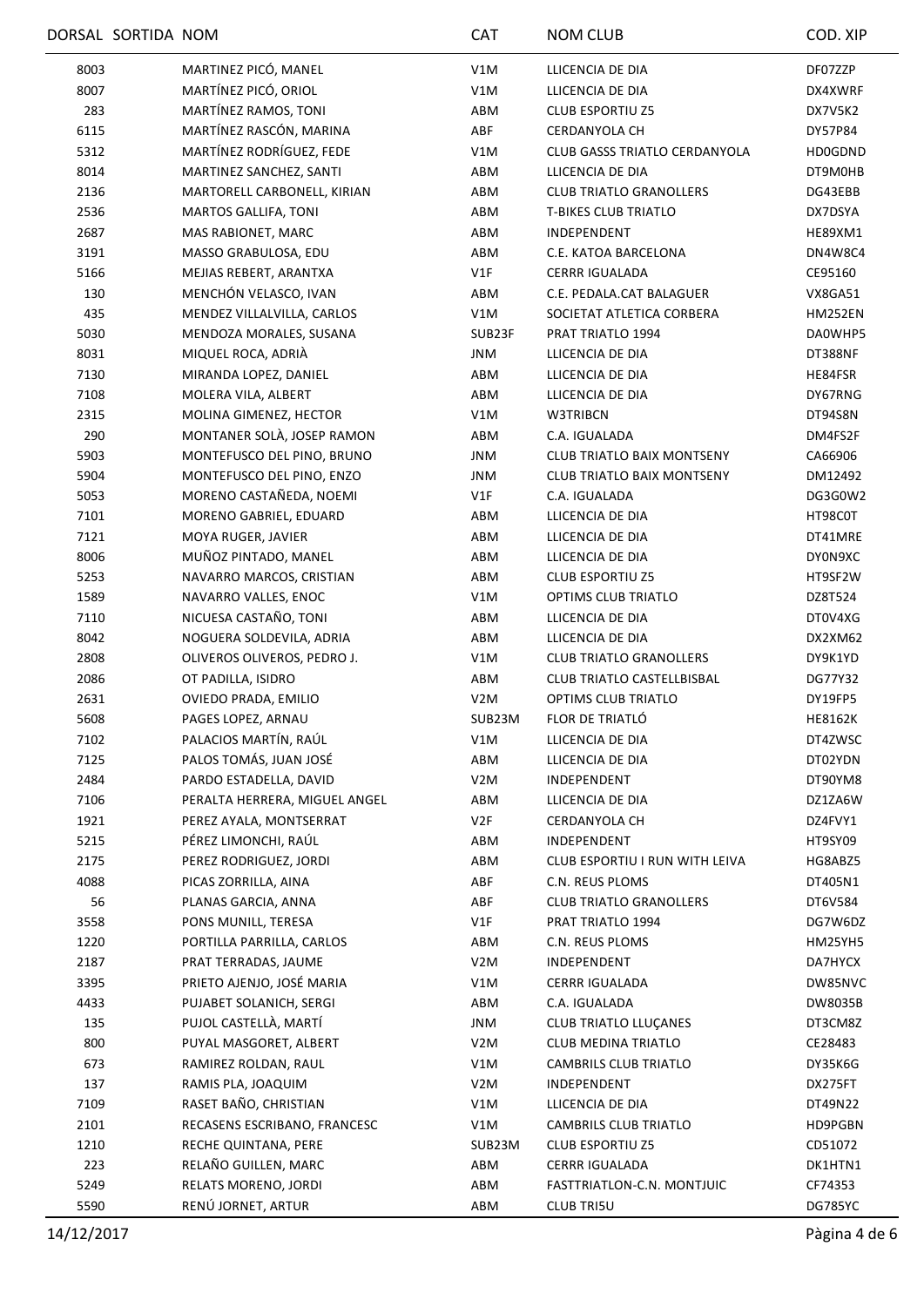|      | DORSAL SORTIDA NOM |                                    | <b>CAT</b>       | <b>NOM CLUB</b>                | COD. XIP       |
|------|--------------------|------------------------------------|------------------|--------------------------------|----------------|
| 8028 |                    | REQUENA I BLASCO, XAVIER           | V1M              | <b>FEEC</b>                    | DK6S9G4        |
| 8022 |                    | REQUENA LLONGUERAS, ROSA           | V1F              | LLICENCIA DE DIA               | DZ9SND4        |
| 2393 |                    | REYES SALAMANCA, XAVI              | ABM              | <b>CLUB TRIATLO GRANOLLERS</b> | DG8205M        |
| 996  |                    | RIBOT TERRICABRAS, SANTI           | V <sub>2</sub> M | <b>CLUB TRIATLO GRANOLLERS</b> | DZ15P63        |
| 8044 |                    | RICART TORRENT, RAMON              | V <sub>2</sub> M | <b>FEEC</b>                    | DZ98T35        |
| 8036 |                    | RIGUILLO BUTJOSA, MARC             | ABM              | LLICENCIA DE DIA               | DW5CMFA        |
| 8024 |                    | ROCA GUTIERREZ, XAVI               | ABM              | LLICENCIA DE DIA               | DR58KAC        |
| 5937 |                    | RODRIGUEZ GARCIA, DANIEL           | V1M              | <b>CLUB MEDINA TRIATLO</b>     | HD7H4Y4        |
| 5778 |                    | RODRÍGUEZ MILLÁN, JAVIER           | ABM              | FLOR DE TRIATLÓ                | DG52M8V        |
| 8040 |                    | RODRIGUEZ MUÑOZ, RICARDO           | V1M              | LLICENCIA DE DIA               | DF0TB2A        |
| 4607 |                    | RODRIGUEZ RUIZ, CRISTIAN           | V1M              | CLUB NATACIO MINORISA          | DT2WYWF        |
| 374  |                    | ROIG VAZQUEZ, DOMINGO              | V1M              | C.E.T. DISTANCE                | DG9CMMS        |
| 8032 |                    | ROJAS FARRERAS, PEP                | V1M              | LLICENCIA DE DIA               | HD339B3        |
| 7134 |                    | ROLDAN MARTINEZ, FRANCISCO         | ABM              | LLICENCIA DE DIA               | DG9XEKP        |
| 4711 |                    | ROMERO BELTRAN, ANTONIO            | V1M              | <b>CERRR IGUALADA</b>          | <b>DGOVTBW</b> |
| 7135 |                    | ROMERO PONS, RAMON                 | V1M              | LLICENCIA DE DIA               | DY5APY4        |
| 5944 |                    | ROSSELLÓ GONZÁLEZ, JORDI           | V1M              | C.N. REUS PLOMS                | DY505FY        |
| 4876 |                    | ROSSI, PATRICIO                    | ABM              | <b>CLUB ESPORTIU Z5</b>        | DY569D2        |
| 2534 |                    | ROURA PEREZ, SILVIA                | SUB23F           | <b>GRUP ESPORTIU ESTEVE</b>    | HW42KH4        |
| 916  |                    | ROURA POL, ALBERT                  | ABM              | <b>CLUB NATACIO BANYOLES</b>   | DT3EBM4        |
| 1452 |                    | RUIZ REYES, JOSÉ                   | V3M              | <b>CLUB ESPORTIU Z5</b>        | DF2M9FP        |
| 3230 |                    | RUIZ ROMAN, ANTONIO                | ABM              | <b>CLUB TRIATLO SABADELL</b>   | DW9GBVC        |
| 139  |                    | SABATÉ AYMERICH, GERARD            | ABM              | <b>T-BIKES CLUB TRIATLO</b>    | DN02PY5        |
| 7113 |                    | SABATE SUBIRANA, MERITXELL         | ABF              | <b>FEEC</b>                    | DY6828W        |
| 8002 |                    | SAETA, MIGUEL                      | ABM              | LLICENCIA DE DIA               | VX8WEXX        |
| 5448 |                    | SALA CASELLAS, LLUIS               | V1M              | <b>T-BIKES CLUB TRIATLO</b>    | DG5T73M        |
| 2006 |                    | SALMERON ORTIZ, SEBASTIAN          | V1M              | CLUB ESPORTIU I RUN WITH LEIVA | DT2280C        |
| 5359 |                    | SALVADO BOTELLA, GERARD            | ABM              | CAMBRILS CLUB TRIATLO          | DG9PK4Z        |
| 5515 |                    | SALVADÓ RODRÍGUEZ, JOSEP MIQUEL    | V1M              | C.E. PEDALA.CAT BALAGUER       | DZ11XPH        |
| 8034 |                    | SAMSO, DANIEL                      | V2M              | LLICENCIA DE DIA               | DK2C2B7        |
| 146  |                    | SANCHEZ GONZALEZ, DANIEL           | ABM              | C.N. REUS PLOMS                | DZ48NSD        |
| 3353 |                    | SANCHEZ GRAU, SERGI                | V <sub>2</sub> M | C.N. REUS PLOMS                | DY7P57N        |
| 8045 |                    | SANZ TORRENTE, RUBEN               | ABM              | LLICENCIA DE DIA               | DM4S06M        |
| 196  |                    | SARAROLS RAMSAY, LAURA             | V1F              | <b>CLUB TRIATLO GRANOLLERS</b> | DW19W54        |
| 2624 |                    | SAURA CONCA, SERGI                 | ABM              | <b>CLUB NATACIO RUBI</b>       | DK2ACXB        |
| 124  |                    | SEGURA CHECA, DAVID                | V1M              | C.A. IGUALADA                  | DK49308        |
| 2487 |                    | SERAROLS TORRAS, DAVIS             | ABM              | C.A. IGUALADA                  | DK0KTZ9        |
| 2503 |                    | SERRA SUCARRATS, ABEL              | JNM              | C.N. TERRASSA-CICLES MORENITO  | DK530S6        |
| 5367 |                    | SIERRA OLIVER, ALEIX               | SUB23M           | C.E. PEDALA.CAT BALAGUER       | DN9XC4S        |
| 738  |                    | SOLE VALLDAURA, JOSEP              | V1M              | CLUB NATACIO MINORISA          | DZ8TN3D        |
| 5225 |                    | SOLER BLASCO, MARC                 | V1M              | TEAM CALELLA TRIATHLON         | DT6VNNE        |
| 175  |                    | SOLER SERRANO, JAUME               | V <sub>2</sub> M | <b>CLUB TRIATLO SABADELL</b>   | DZ12NZ2        |
| 224  |                    | SOLEY CASTELLS, ALBERT             | ABM              | <b>T-BIKES CLUB TRIATLO</b>    | DT9V5HT        |
| 1543 |                    | SONO RAZURI, JESUS MANUEL          | SUB23M           | PRAT TRIATLO 1994              | DZ6FA8Z        |
| 8010 |                    | SORIA SEVILLA, CESAR               | V1M              | LLICENCIA DE DIA               | HE8CK5P        |
| 7116 |                    | STOYOU SORONELLAS, RICARD          | V1M              | LLICENCIA DE DIA               | HD7T83K        |
| 5353 |                    | SUBIRANA SALABERT, FRANCESC XAVIER | V3M              | <b>CLUB TRIATLO LLUÇANES</b>   | DK4CD0N        |
| 1282 |                    | TABARÉS MORAGO, MIQUEL ÀNGEL       | ABM              | CLUB TRIATLO MALGRAT           | DR8GZDC        |
| 8016 |                    | TAJAHUERCE GOMEZ, ANA              | V1F              | LLICENCIA DE DIA               | DX58ZYA        |
| 7112 |                    | TAPIAS COY, HUGO                   | ABM              | LLICENCIA DE DIA               | HZ3TCNB        |
| 5028 |                    | TARRE CASABLANCAS, ADRIANA         | V1F              | <b>CLUB TRIATLO GRANOLLERS</b> | DG7ZPFD        |
| 5138 |                    | TERRADAS ILL, LAURA                | ABF              | <b>CLUB TRIATLO GRANOLLERS</b> | DG5XKV7        |
| 129  |                    | TORRENT RAMAL, ALEIX               | ABM              | CLUB TRIATLÓ L''EIX DE NAVÀS   | DT2MGKM        |
| 4802 |                    | TORRENTS RODRIGUEZ, CARLES         | V1M              | <b>CERRR IGUALADA</b>          | CD91799        |
| 5872 |                    | <b>TORRES CARLES, ALBERT</b>       | V1M              | C.N. REUS PLOMS                | DR1E73S        |
| 2999 |                    | TORRES PINO, FRANCISCO JAVIER      | ABM              | CLUB GASSS TRIATLO CERDANYOLA  | DY130VD        |
| 7127 |                    | TROYA SEBASTAIN, MARC              | JNM              | LLICENCIA DE DIA               | HD3AV8D        |
|      |                    |                                    |                  |                                |                |